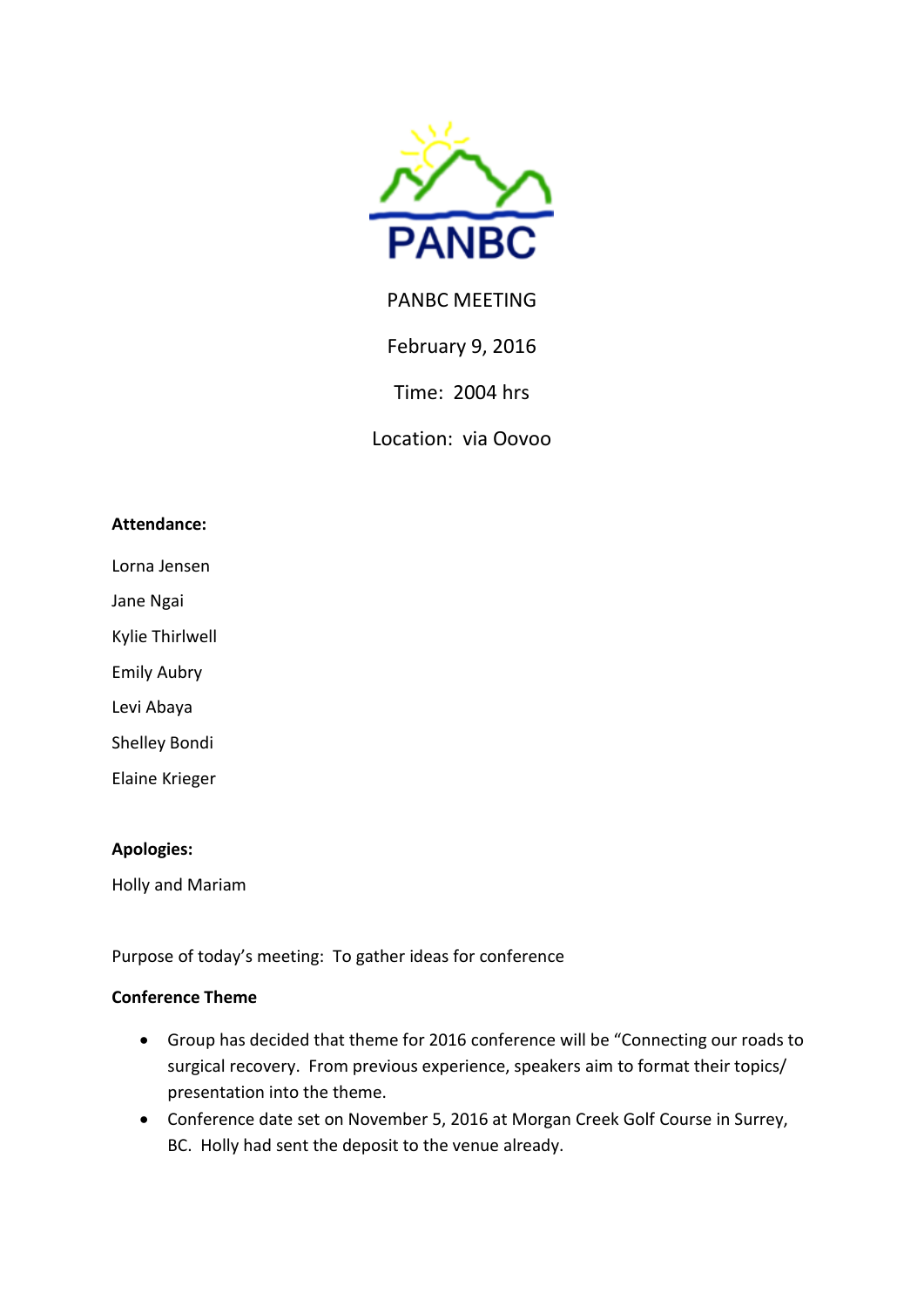# **Vendors**

- *How many vendors do we need?* Due to limited tables and space availability, we can only accommodate maximum 6 vendors. Draft brochures and letter of invitations are sent to the vendors by March.
- Letter templates for each vendors are available in google drive under folder titled Conferences  $\rightarrow$  2015 Educational Day Conference  $\rightarrow$  Vendors request 2015
- The more invitational letters sent to vendors, the better. Some provide financial resources to the organization / conference without attending or representing their company on site.
- Emily to send out email/letters to vendors. Needs to have draft brochure of the conference sent with the letter.
- Complete draft brochure, it can be re-drafted as speakers for conference are confirmed. We need to get pictures, contact Dwight. Vote on pictures to be used

# **Speaker/Topics**

- *How do we contact speakers and what is the most effective form of invitation?* From previous experience, informal communication to invite speakers is effective. It's good to get speakers from different sites.
- Each Speaker would talk for 45mins with a 5 min Q&A session Aim for 5 talks + 1 inspirational speaker
- Possible Topics for this Year's Conference:
	- $\triangleright$  Matrix System Dr James Bond, Respiratory Surrey Lorna to make contact
	- Malignant Hypothermia was a big topic request. Contact Dantrolene rep for possible speaker.
	- $\triangleright$  Panel Discussion representative from different health authorities to discuss their experience and challenges with their units (15 min. each). Touch base with Rhonda from private health clinic.
	- $\triangleright$  Function of Pre-assessment Clinic
	- $\triangleright$  Marijuana effects on pain Management Invite Dr. Cole from Acute Pain Service SPH as possible speaker. – Mariam to make contact
	- $\triangleright$  Transfer of Care giving out report verbal or SBAR, resource speaker from CRNBC? Or Kim McKinley –patient safety board
	- $\triangleright$  Inspirational Speaker: Meg Soper or someone from Satir Institute to introduce Satir Iceberg theory. Potentially googling inspirational speaker, previous speakers been \$500-1700. When reaching out mention non-profit status of organisation
	- $\triangleright$  Other potential topics would be OSA Hot Topic